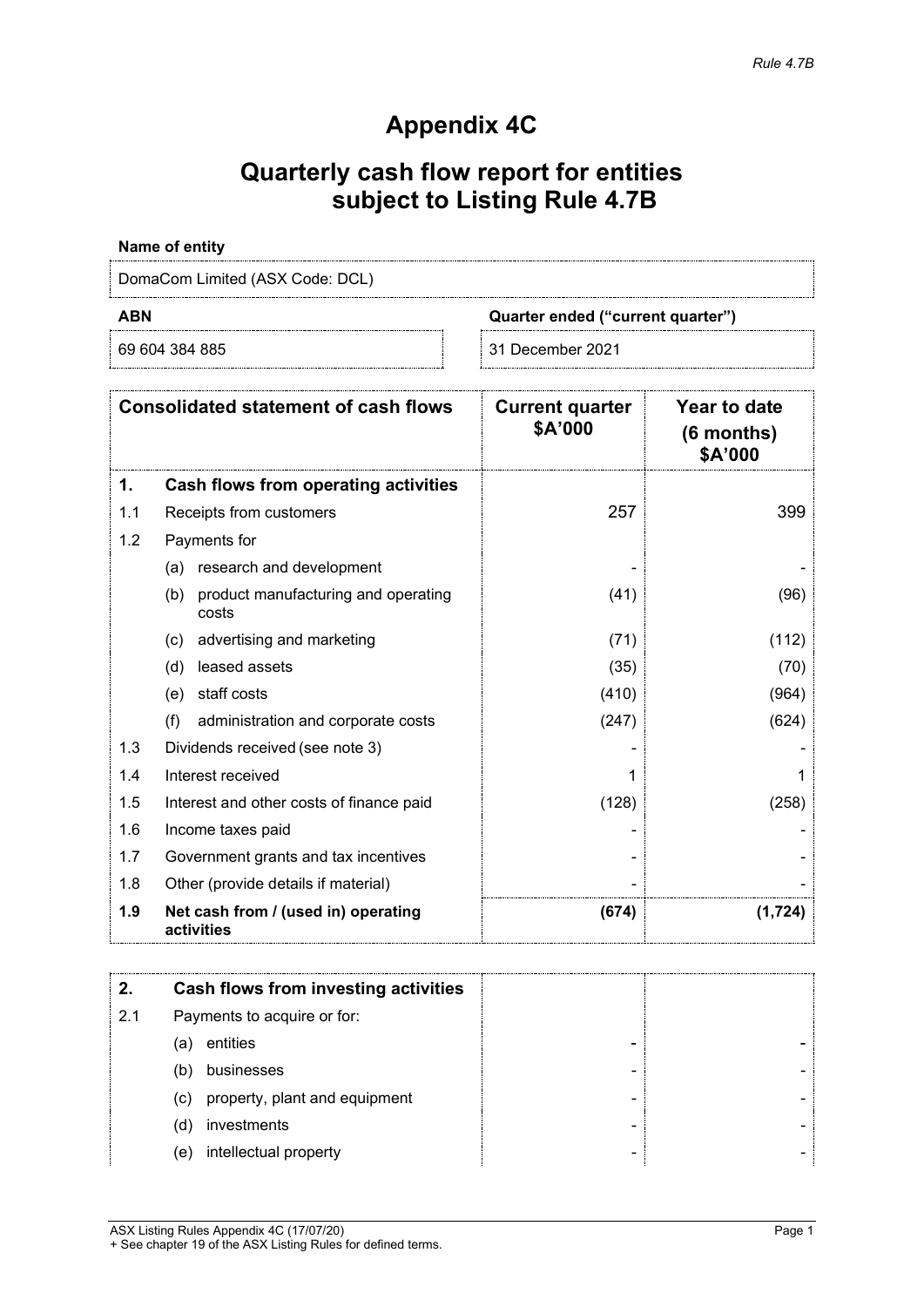| <b>Consolidated statement of cash flows</b> |                                                                                 | <b>Current quarter</b><br>\$A'000 | Year to date<br>$(6$ months)<br>\$A'000 |
|---------------------------------------------|---------------------------------------------------------------------------------|-----------------------------------|-----------------------------------------|
|                                             | other non-current assets (payments for<br>(f)<br>capitalised development costs) | (131)                             | (231)                                   |
| 2.2                                         | Proceeds from disposal of:                                                      |                                   |                                         |
|                                             | entities<br>(a)                                                                 |                                   |                                         |
|                                             | (b)<br>businesses                                                               |                                   |                                         |
|                                             | property, plant and equipment<br>(c)                                            |                                   |                                         |
|                                             | (d)<br>investments                                                              |                                   |                                         |
|                                             | intellectual property<br>(e)                                                    |                                   |                                         |
|                                             | (f)<br>other non-current assets                                                 |                                   |                                         |
| 2.3                                         | Cash flows from loans to other entities                                         |                                   | 30                                      |
| 2.4                                         | Dividends received (see note 3)                                                 |                                   |                                         |
| 2.5                                         | Other (provide details if material)                                             |                                   |                                         |
| 2.6                                         | Net cash from / (used in) investing<br>activities                               | (130)                             | (201)                                   |

| 3.   | Cash flows from financing activities                                                          |       |       |
|------|-----------------------------------------------------------------------------------------------|-------|-------|
| 3.1  | Proceeds from issues of equity securities<br>(excluding convertible debt securities)          | 1,903 | 3,109 |
| 3.2  | Proceeds from issue of convertible debt<br>securities                                         |       |       |
| 3.3  | Proceeds from exercise of options                                                             |       |       |
| 3.4  | Transaction costs related to issues of<br>equity securities or convertible debt<br>securities | (473) | (634) |
| 3.5  | Proceeds from borrowings                                                                      |       |       |
| 3.6  | Repayment of borrowings                                                                       |       |       |
| 3.7  | Transaction costs related to loans and<br>borrowings                                          |       |       |
| 3.8  | Dividends paid                                                                                |       |       |
| 3.9  | Other (provide details if material)                                                           |       |       |
| 3.10 | Net cash from / (used in) financing<br>activities                                             | 1,430 | 2,475 |

|      | Net increase / (decrease) in cash and<br>cash equivalents for the period |       |         |
|------|--------------------------------------------------------------------------|-------|---------|
| -4.1 | Cash and cash equivalents at beginning of<br>period                      | 277   | 353.    |
| 4.2  | Net cash from / (used in) operating<br>activities (item 1.9 above)       | (674) | (1,724) |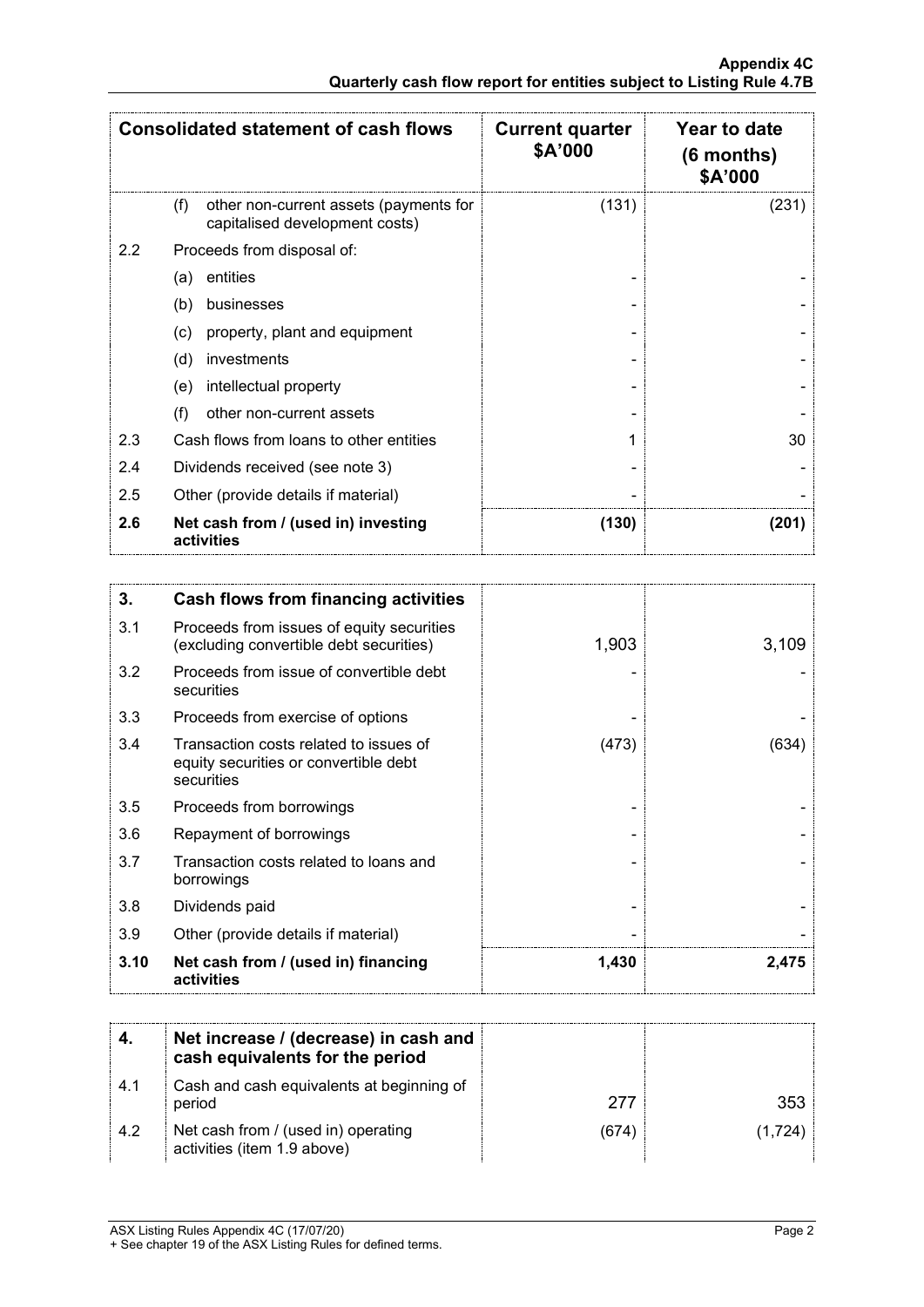| <b>Consolidated statement of cash flows</b> |                                                                     | <b>Current quarter</b><br>\$A'000 | Year to date<br>$(6$ months)<br>\$A'000 |
|---------------------------------------------|---------------------------------------------------------------------|-----------------------------------|-----------------------------------------|
| 4.3                                         | Net cash from / (used in) investing activities<br>(item 2.6 above)  | (130)                             |                                         |
| 4.4                                         | Net cash from / (used in) financing activities<br>(item 3.10 above) | 1.430                             | 2.475                                   |
| 4.5                                         | Effect of movement in exchange rates on<br>cash held                |                                   |                                         |
| 4.6                                         | Cash and cash equivalents at end of<br>period                       | 903                               |                                         |

| 5.  | Reconciliation of cash and cash<br>equivalents<br>at the end of the quarter (as shown in the<br>consolidated statement of cash flows) to the<br>related items in the accounts | <b>Current quarter</b><br>\$A'000 | <b>Previous quarter</b><br>\$A'000 |
|-----|-------------------------------------------------------------------------------------------------------------------------------------------------------------------------------|-----------------------------------|------------------------------------|
| 5.1 | Bank balances                                                                                                                                                                 | 863                               | 192                                |
| 5.2 | Call deposits                                                                                                                                                                 |                                   |                                    |
| 5.3 | <b>Bank overdrafts</b>                                                                                                                                                        |                                   |                                    |
| 5.4 | Other (1 Month term deposit \$40,000;<br>Registry Trust a/c \$44,836)                                                                                                         | 40                                | 85                                 |
| 5.5 | Cash and cash equivalents at end of<br>quarter (should equal item 4.6 above)                                                                                                  | 903                               |                                    |

|     | Payments to related parties of the entity and their<br>associates                                                                                           | <b>Current quarter</b><br><b>\$A'000</b> |
|-----|-------------------------------------------------------------------------------------------------------------------------------------------------------------|------------------------------------------|
| 6.1 | Aggregate amount of payments to related parties and their<br>associates included in item 1                                                                  |                                          |
| 6.2 | Aggregate amount of payments to related parties and their<br>associates included in item 2                                                                  |                                          |
|     | Note: if any amounts are shown in items 6.1 or 6.2, your quarterly activity report must include a description of, and an<br>explanation for, such payments. |                                          |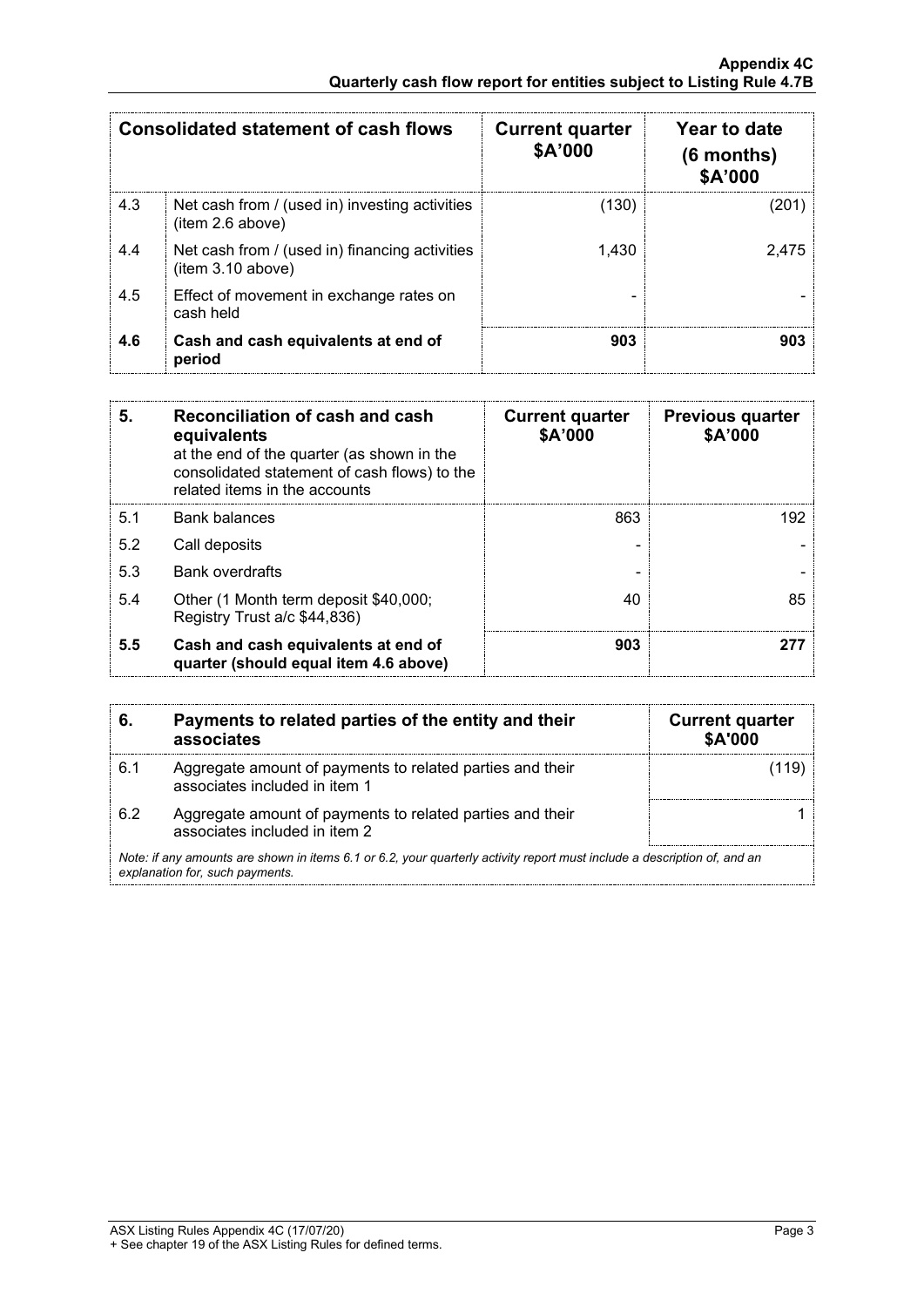| 7.                                                                                                                                                                                                                                                                                                                                                                                                                                                                                                                                                                                                                                                                                                                                                                                           | <b>Financing facilities</b><br>Note: the term "facility' includes all forms of financing<br>arrangements available to the entity.<br>Add notes as necessary for an understanding of the<br>sources of finance available to the entity.                                                                                                               | <b>Total facility</b><br>amount at quarter<br>end<br>\$A'000                               | Amount drawn at<br>quarter end<br>\$A'000 |  |
|----------------------------------------------------------------------------------------------------------------------------------------------------------------------------------------------------------------------------------------------------------------------------------------------------------------------------------------------------------------------------------------------------------------------------------------------------------------------------------------------------------------------------------------------------------------------------------------------------------------------------------------------------------------------------------------------------------------------------------------------------------------------------------------------|------------------------------------------------------------------------------------------------------------------------------------------------------------------------------------------------------------------------------------------------------------------------------------------------------------------------------------------------------|--------------------------------------------------------------------------------------------|-------------------------------------------|--|
| 7.1                                                                                                                                                                                                                                                                                                                                                                                                                                                                                                                                                                                                                                                                                                                                                                                          | Loan facilities                                                                                                                                                                                                                                                                                                                                      |                                                                                            |                                           |  |
| 7.2                                                                                                                                                                                                                                                                                                                                                                                                                                                                                                                                                                                                                                                                                                                                                                                          | Credit standby arrangements                                                                                                                                                                                                                                                                                                                          |                                                                                            |                                           |  |
| 7.3                                                                                                                                                                                                                                                                                                                                                                                                                                                                                                                                                                                                                                                                                                                                                                                          | Other (please specify)                                                                                                                                                                                                                                                                                                                               | 3,600                                                                                      | 3,600                                     |  |
| 7.4                                                                                                                                                                                                                                                                                                                                                                                                                                                                                                                                                                                                                                                                                                                                                                                          | <b>Total financing facilities</b>                                                                                                                                                                                                                                                                                                                    | 3,600                                                                                      | 3,600                                     |  |
| 7.5                                                                                                                                                                                                                                                                                                                                                                                                                                                                                                                                                                                                                                                                                                                                                                                          | Unused financing facilities available at quarter end                                                                                                                                                                                                                                                                                                 |                                                                                            |                                           |  |
| 7.6                                                                                                                                                                                                                                                                                                                                                                                                                                                                                                                                                                                                                                                                                                                                                                                          | Include in the box below a description of each facility above, including the lender, interest<br>rate, maturity date and whether it is secured or unsecured. If any additional financing<br>facilities have been entered into or are proposed to be entered into after quarter end,<br>include a note providing details of those facilities as well. |                                                                                            |                                           |  |
| \$2,950,000 was raised through the issue of Secured Convertible Notes on 7 <sup>th</sup> December 2018<br>to Thundering Herd Fund No.1 and Thundering Herd Pty Ltd with an annual coupon of 15%<br>payable quarterly in arrears. On 18 <sup>th</sup> May 2020 the maturity date was extended by 1 year to<br>7 <sup>th</sup> December 2021. On 22 <sup>nd</sup> July 2021 the maturity date was further extended to 1 July 2022.<br>Subsequently, with an effective date of 22 <sup>nd</sup> December 2021, the maturity date was further<br>extended to 1 <sup>st</sup> February 2023. The extension was subject to conditions precedent that<br>DomaCom is currently addressing.<br>\$650,000 was raised through the issue of Unsecured Convertible Notes on 25 <sup>th</sup> January 2018 |                                                                                                                                                                                                                                                                                                                                                      | to various note holders with an annual coupon of 10% payable quarterly in arrears. On 18th |                                           |  |
|                                                                                                                                                                                                                                                                                                                                                                                                                                                                                                                                                                                                                                                                                                                                                                                              | May 2020 the maturity date was extended by 1 year to 25 <sup>th</sup> January 2022. The Unsecured<br>Convertible Notes are subject to a subordination agreement and will therefore not be repaid<br>prior to the Secured Convertible Notes.                                                                                                          |                                                                                            |                                           |  |

| 8   | Estimated cash available for future operating activities                     | \$A'000 |
|-----|------------------------------------------------------------------------------|---------|
| 8.1 | Net cash from / (used in) operating activities (item 1.9)                    |         |
| 8.2 | Cash and cash equivalents at quarter end (item 4.6)                          | 903     |
| 8.3 | Unused finance facilities available at quarter end (item 7.5)                |         |
| 8.4 | Total available funding (item $8.2 +$ item $8.3$ )                           |         |
|     |                                                                              |         |
| 8.5 | Estimated quarters of funding available (item 8.4 divided by<br>item $8.1$ ) |         |
|     |                                                                              |         |

*Note: if the entity has reported positive net operating cash flows in item 1.9, answer item 8.5 as "N/A". Otherwise, a figure for the estimated quarters of funding available must be included in item 8.5.*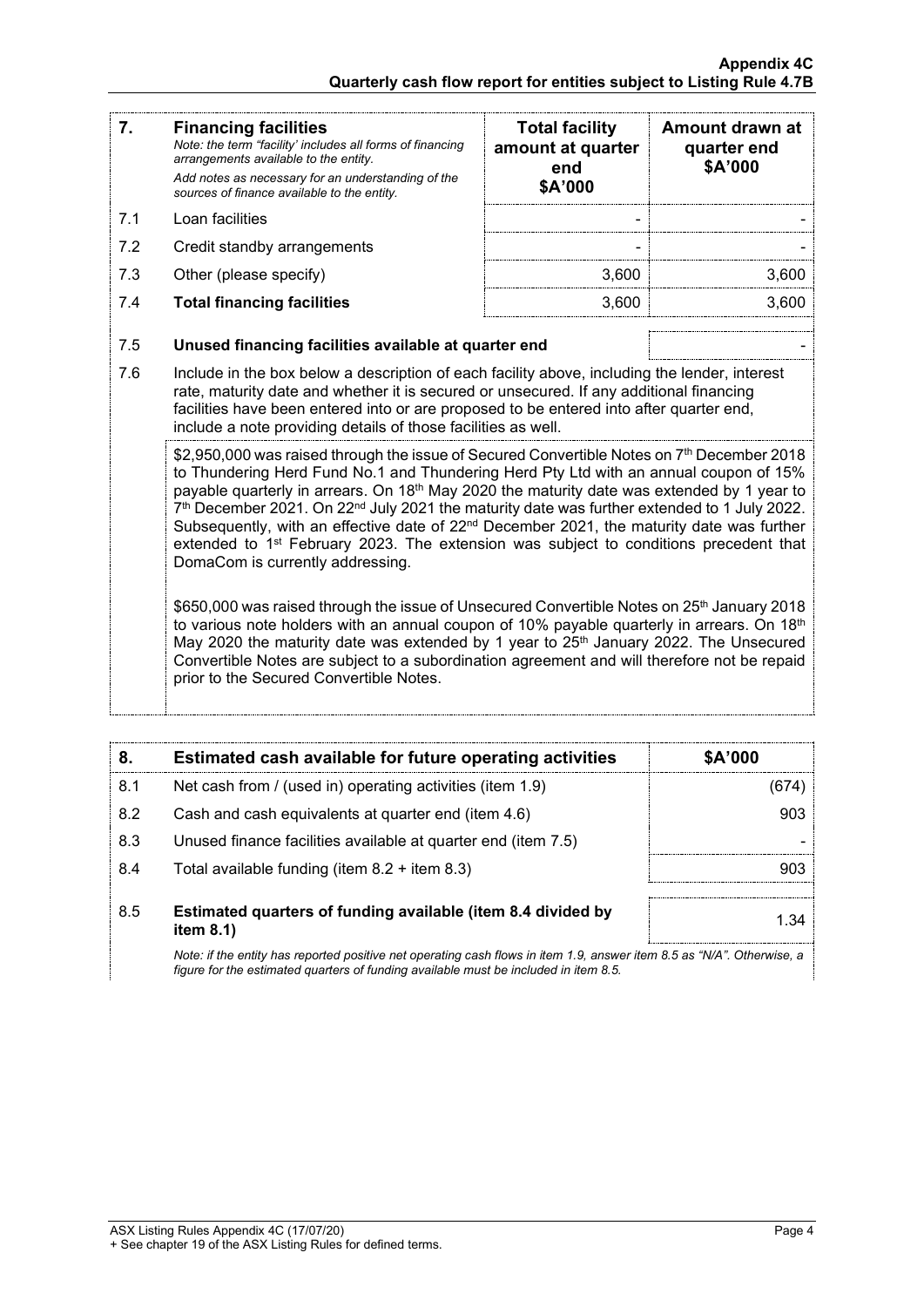- 8.6 If item 8.5 is less than 2 quarters, please provide answers to the following questions:
	- 8.6.1 Does the entity expect that it will continue to have the current level of net operating cash flows for the time being and, if not, why not?

However, if the AustAgri Transaction (**Transaction**) announced on 4<sup>th</sup> September 2020 is fully completed, the entity expects to have a lower level of net operating cash outflows. The revised Revenue Recognition Agreement with AustAgri Group Limited includes a minimum annual fee of \$2,600,000 (exclusive of GST) payable to DomaCom Limited if the Transaction is fully completed. The Agreement also includes a Termination Fee payable to DomaCom if AustAgri shares are not transferred for units in the AustAgri DomaCom sub-Fund.

The first underlying business acquisition has been made through the purchase of Cedar Meats by AustAgri subsidiary Global Meat Exports (ASX Announcement 13 October 2021). However, there are a number of Conditions Precedent (which may or may not be fulfilled) that have to be met before the minimum monthly fee will be paid. No assurance can be given that the Transaction will complete. DomaCom will continue to provide updates on the status of the Transaction.

In addition, separate from the AustAgri Transaction, DomaCom is forecasting an increase in Funds Under Management and an associated increase in fee revenue that may reduce future net operating outflows.

8.6.2 Has the entity taken any steps, or does it propose to take any steps, to raise further cash to fund its operations and, if so, what are those steps and how likely does it believe that they will be successful?

Answer: DomaCom has raised \$3.7m in the previous 6 month period.

Also, with effect from 22 December 2021, DomaCom has extended the Maturity Date of the 2,950,000 Secured Convertible Notes to 1 February 2023. The variation of the Terms of the Convertible Notes includes a number of Conditions Precedent that are being addressed.

DomaCom has commenced the process of raising up to \$2.3m through a placement to sophisticated investors at a price of \$0.066. On completion of the capital raise, DomaCom will seek reinstatement of shares to quotation by the ASX.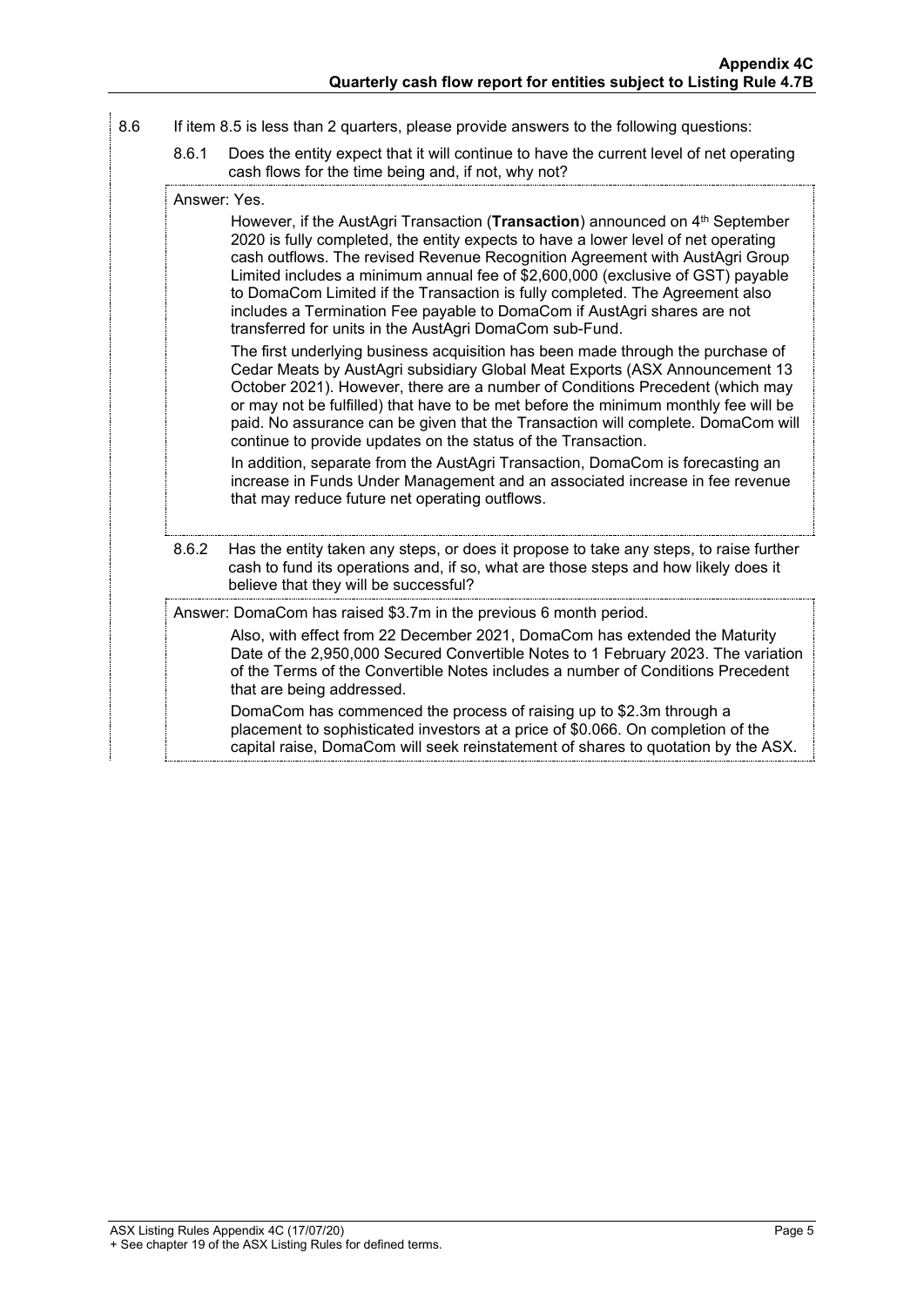| Answer: Yes – the Company expects to continue its operations and meet its business<br>objectives based on the following:                                                                                                                                                                                                                             |
|------------------------------------------------------------------------------------------------------------------------------------------------------------------------------------------------------------------------------------------------------------------------------------------------------------------------------------------------------|
| The key driver of revenue growth is Funds Under Management (FUM) that has<br>grown by 34% since 31 December 2020 and is now \$101 million. A primary<br>factor has been increased adviser syndication for National Disability Insurance<br>Scheme ("NDIS") transactions executed through DomaCom's fractional<br>investment platform.                |
| New products continue to be developed to drive future FUM growth. For<br>example:                                                                                                                                                                                                                                                                    |
| The Equity Mortgage product is being developed to be Shariah compliant<br>and targeting the Australian Islamic community and other communities that<br>are prohibited from borrowing money. During the last six months the Equity<br>Mortgage product was approved by the Trustee and is now included in our<br><b>Product Disclosure Statement.</b> |
| Senior Equity Release is being rolled out that allows retirees to access<br>equity within their home. Currently a program is being run to accredit<br>financial advisers to allow them to use this innovative product.                                                                                                                               |
| The AustAgri Transaction, if it completes, will represent an increase in the scale<br>of DomaCom's business operations and will contribute to DomaCom's business<br>objective of increasing FUM.                                                                                                                                                     |

## **Compliance statement**

- 1 This statement has been prepared in accordance with accounting standards and policies which comply with Listing Rule 19.11A.
- 2 This statement gives a true and fair view of the matters disclosed.

Date: ...........31 January 2022........................................................................

Authorised by: Philip Chard, Chief Financial Officer and Company Secretary.......................... (Name of body or officer authorising release – see note 4)

### **Notes**

- 1. This quarterly cash flow report and the accompanying activity report provide a basis for informing the market about the entity's activities for the past quarter, how they have been financed and the effect this has had on its cash position. An entity that wishes to disclose additional information over and above the minimum required under the Listing Rules is encouraged to do so.
- 2. If this quarterly cash flow report has been prepared in accordance with Australian Accounting Standards, the definitions in, and provisions of, *AASB 107: Statement of Cash Flows* apply to this report. If this quarterly cash flow report has been prepared in accordance with other accounting standards agreed by ASX pursuant to Listing Rule 19.11A, the corresponding equivalent standard applies to this report.
- 3. Dividends received may be classified either as cash flows from operating activities or cash flows from investing activities, depending on the accounting policy of the entity.
- 4. If this report has been authorised for release to the market by your board of directors, you can insert here: "By the board". If it has been authorised for release to the market by a committee of your board of directors, you can insert here: "By the [*name of board committee* – *eg Audit and Risk Committee*]". If it has been authorised for release to the market by a disclosure committee, you can insert here: "By the Disclosure Committee".